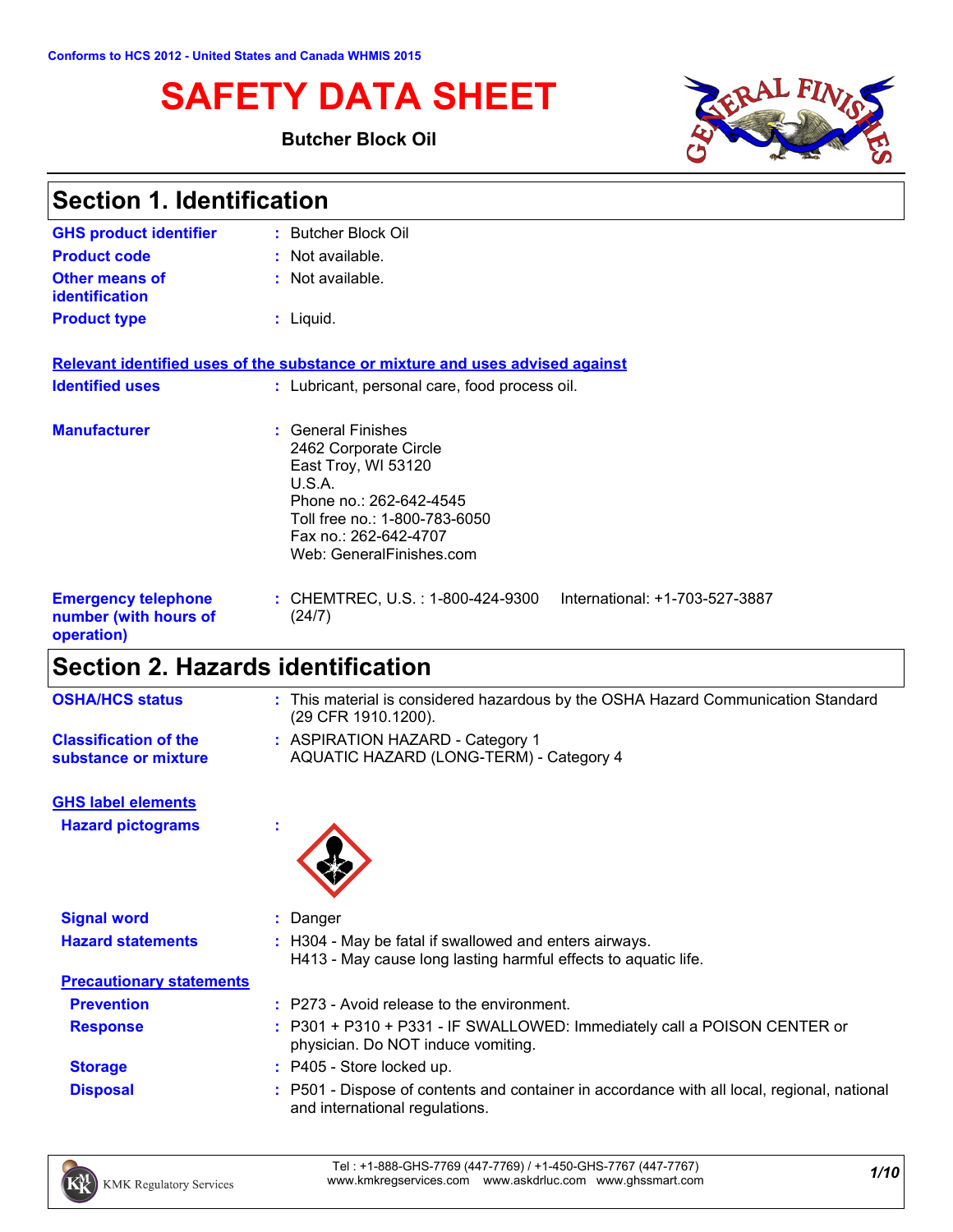

## **Section 2. Hazards identification**

**Hazards not otherwise classified**

**:** None known.

## **Section 3. Composition/information on ingredients**

| <b>Substance/mixture</b> | : Substance     |
|--------------------------|-----------------|
| Other means of           | . Not available |

**Other means of identification**

**:** Not available.

#### **CAS number/other identifiers**

**CAS number :** Not available.

| <b>Ingredient name</b>        |           | <b>CAS number</b> |
|-------------------------------|-----------|-------------------|
| White mineral oil (petroleum) | 100<br>80 | 8042-47-5         |

**United States: The exact percentage (concentration) in the composition has been withheld as a trade secret in accordance with paragraph (i) of §1910.1200.**

**Canada: The exact percentage (concentration) in the composition has been withheld as a trade secret in accordance with the amended HPR as of April 2018.**

**There are no additional ingredients present which, within the current knowledge of the supplier and in the concentrations applicable, are classified as hazardous to health or the environment and hence require reporting in this section.**

**Occupational exposure limits, if available, are listed in Section 8.**

### **Section 4. First aid measures**

#### **Description of necessary first aid measures**

| <b>Eye contact</b>  | : Immediately flush eyes with plenty of water, occasionally lifting the upper and lower<br>eyelids. Check for and remove any contact lenses. Continue to rinse for at least 20<br>minutes. Get medical attention if irritation occurs.                                                                                                                                                                                                                                                                                                                                                                                                                                                                                                                                                                                                          |
|---------------------|-------------------------------------------------------------------------------------------------------------------------------------------------------------------------------------------------------------------------------------------------------------------------------------------------------------------------------------------------------------------------------------------------------------------------------------------------------------------------------------------------------------------------------------------------------------------------------------------------------------------------------------------------------------------------------------------------------------------------------------------------------------------------------------------------------------------------------------------------|
| <b>Inhalation</b>   | : Remove victim to fresh air and keep at rest in a position comfortable for breathing. If not<br>breathing, if breathing is irregular or if respiratory arrest occurs, provide artificial<br>respiration or oxygen by trained personnel. It may be dangerous to the person providing<br>aid to give mouth-to-mouth resuscitation. Get medical attention if adverse health effects<br>persist or are severe. If unconscious, place in recovery position and get medical<br>attention immediately. Maintain an open airway. Loosen tight clothing such as a collar,<br>tie, belt or waistband.                                                                                                                                                                                                                                                    |
| <b>Skin contact</b> | : Flush contaminated skin with plenty of water. Get medical attention if symptoms occur.<br>Wash clothing before reuse. Clean shoes thoroughly before reuse.                                                                                                                                                                                                                                                                                                                                                                                                                                                                                                                                                                                                                                                                                    |
| <b>Ingestion</b>    | : Get medical attention immediately. Call a poison center or physician. Wash out mouth<br>with water. Remove dentures if any. Remove victim to fresh air and keep at rest in a<br>position comfortable for breathing. If material has been swallowed and the exposed<br>person is conscious, give small quantities of water to drink. Stop if the exposed person<br>feels sick as vomiting may be dangerous. Aspiration hazard if swallowed. Can enter<br>lungs and cause damage. Do not induce vomiting. If vomiting occurs, the head should<br>be kept low so that vomit does not enter the lungs. Never give anything by mouth to an<br>unconscious person. If unconscious, place in recovery position and get medical<br>attention immediately. Maintain an open airway. Loosen tight clothing such as a collar,<br>tie, belt or waistband. |

#### **Most important symptoms/effects, acute and delayed**

| <b>Potential acute health effects</b> |                                                     |  |
|---------------------------------------|-----------------------------------------------------|--|
| Eye contact                           | : No known significant effects or critical hazards. |  |
| <b>Inhalation</b>                     | : No known significant effects or critical hazards. |  |
| <b>Skin contact</b>                   | : No known significant effects or critical hazards. |  |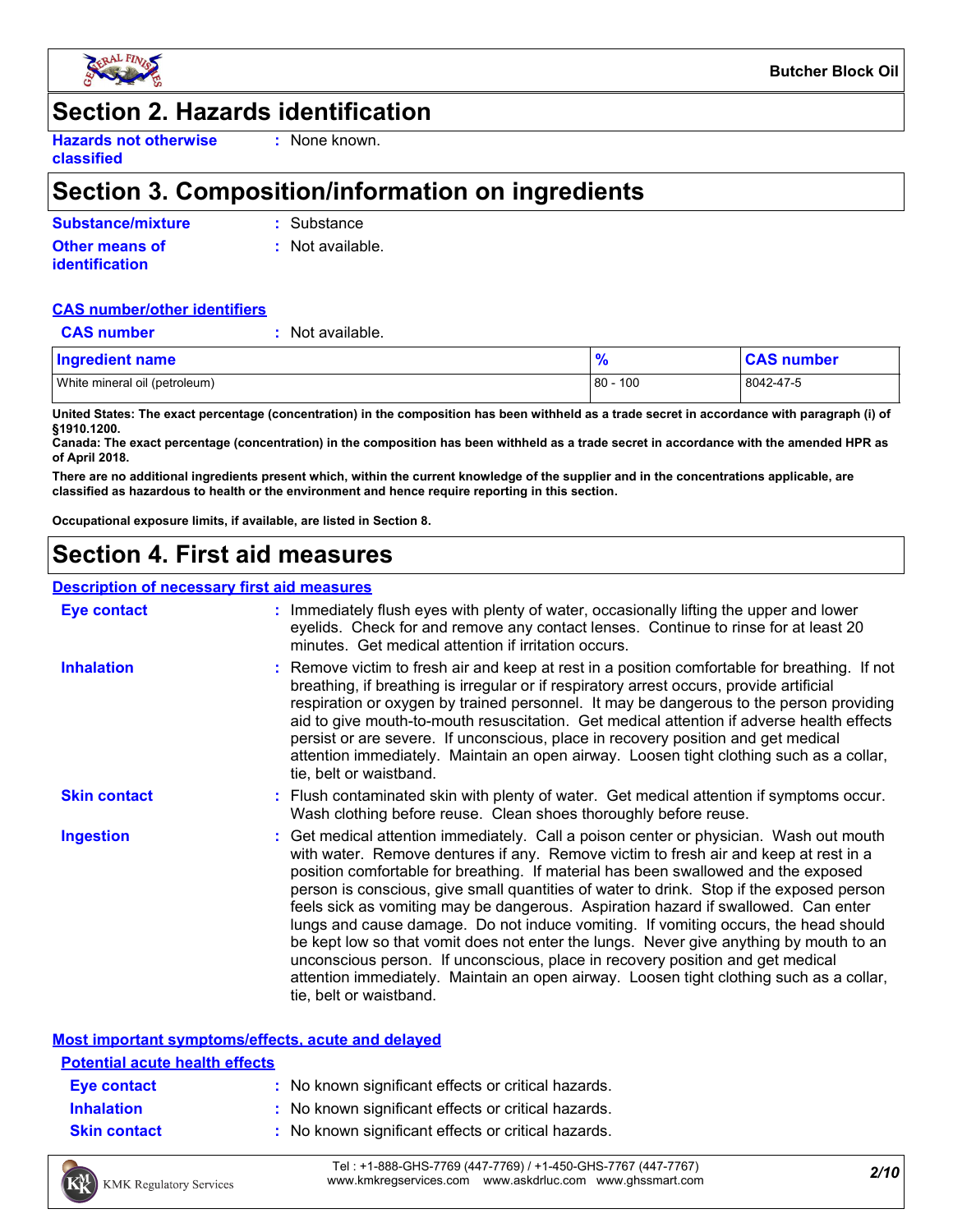

# **Section 4. First aid measures**

| <b>Ingestion</b>             | : May be fatal if swallowed and enters airways.                                             |
|------------------------------|---------------------------------------------------------------------------------------------|
| Over-exposure signs/symptoms |                                                                                             |
| Eye contact                  | : No known significant effects or critical hazards.                                         |
| <b>Inhalation</b>            | : No known significant effects or critical hazards.                                         |
| <b>Skin contact</b>          | : No known significant effects or critical hazards.                                         |
| <b>Ingestion</b>             | : Adverse symptoms may include the following:<br>nausea or vomiting                         |
|                              | <u>Indication of immediate medical attention and special treatment needed, if necessary</u> |
| Alatan ta mbunision          | . Treat aumetematically. Centest poison treatment apocialist immediately if lerge           |

| <b>Notes to physician</b>         | : Treat symptomatically. Contact poison treatment specialist immediately if large<br>quantities have been ingested or inhaled.                                                |
|-----------------------------------|-------------------------------------------------------------------------------------------------------------------------------------------------------------------------------|
| <b>Specific treatments</b>        | : No specific treatment.                                                                                                                                                      |
| <b>Protection of first-aiders</b> | : No action shall be taken involving any personal risk or without suitable training. It may<br>be dangerous to the person providing aid to give mouth-to-mouth resuscitation. |

**See toxicological information (Section 11)**

# **Section 5. Fire-fighting measures**

| <b>Extinguishing media</b>                               |                                                                                                                                                                                                                 |
|----------------------------------------------------------|-----------------------------------------------------------------------------------------------------------------------------------------------------------------------------------------------------------------|
| <b>Suitable extinguishing</b><br>media                   | : In case of fire, use water spray (fog), foam, dry chemical or $CO2$ .                                                                                                                                         |
| <b>Unsuitable extinguishing</b><br>media                 | : Do not use water jet.                                                                                                                                                                                         |
| <b>Specific hazards arising</b><br>from the chemical     | : This material may cause long lasting harmful effects to aquatic life. Fire water<br>contaminated with this material must be contained and prevented from being discharged<br>to any waterway, sewer or drain. |
| <b>Hazardous thermal</b><br>decomposition products       | : Carbon dioxide $(CO2)$ and carbon monoxide $(CO)$ .                                                                                                                                                           |
| <b>Special protective actions</b><br>for fire-fighters   | : Promptly isolate the scene by removing all persons from the vicinity of the incident if<br>there is a fire. No action shall be taken involving any personal risk or without suitable<br>training.             |
| <b>Special protective</b><br>equipment for fire-fighters | : Fire-fighters should wear appropriate protective equipment and self-contained breathing<br>apparatus (SCBA) with a full face-piece operated in positive pressure mode.                                        |

# **Section 6. Accidental release measures**

|                                | <b>Personal precautions, protective equipment and emergency procedures</b>                                                                                                                                                                                                                                                                                                                                       |
|--------------------------------|------------------------------------------------------------------------------------------------------------------------------------------------------------------------------------------------------------------------------------------------------------------------------------------------------------------------------------------------------------------------------------------------------------------|
| For non-emergency<br>personnel | : No action shall be taken involving any personal risk or without suitable training.<br>Evacuate surrounding areas. Keep unnecessary and unprotected personnel from<br>entering. Do not touch or walk through spilled material. Avoid breathing vapor or mist.<br>Provide adequate ventilation. Wear appropriate respirator when ventilation is<br>inadequate. Put on appropriate personal protective equipment. |
| For emergency responders       | : If specialized clothing is required to deal with the spillage, take note of any information in<br>Section 8 on suitable and unsuitable materials. See also the information in "For non-<br>emergency personnel".                                                                                                                                                                                               |

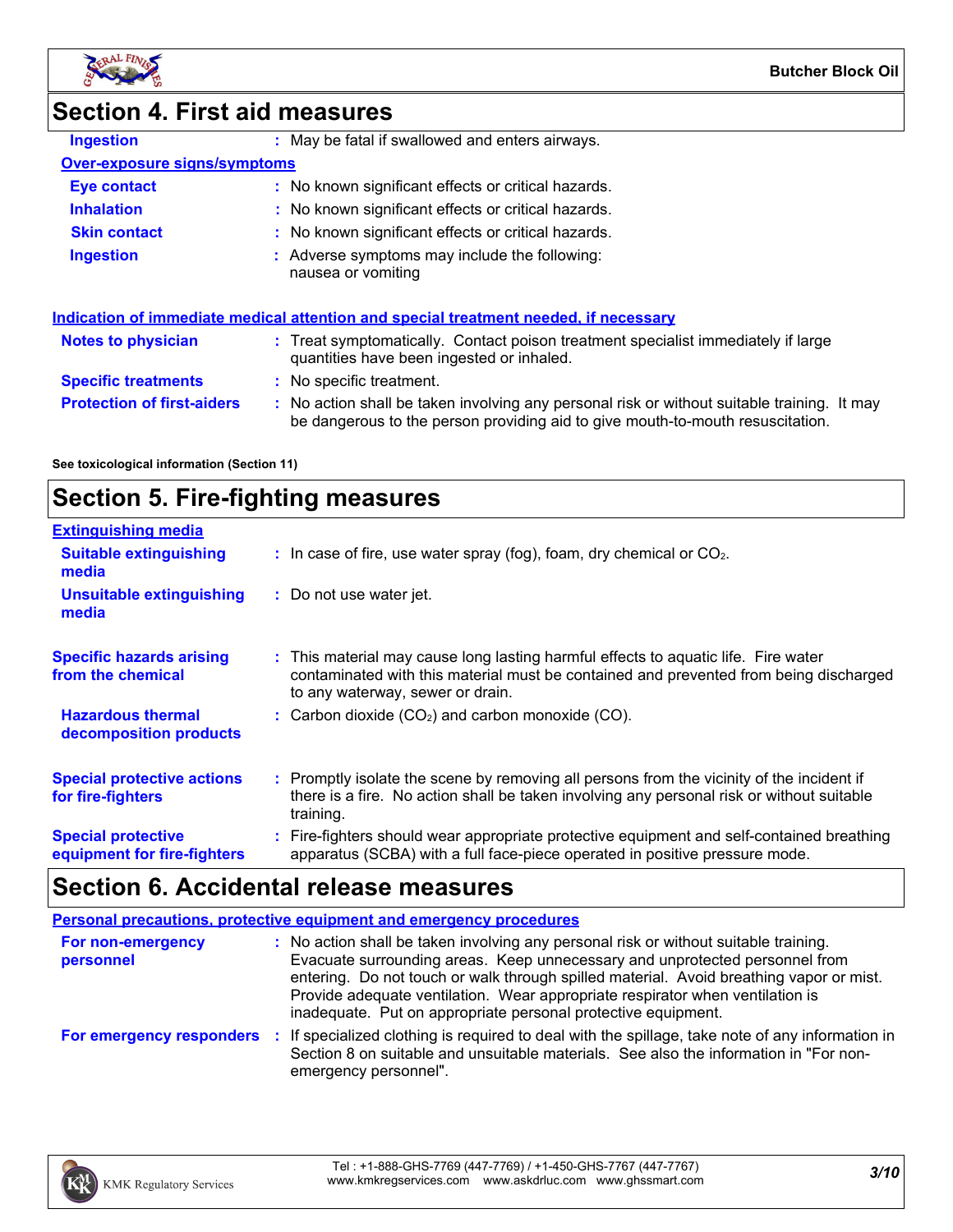

### **Section 6. Accidental release measures**

**Environmental precautions :** Avoid dispersal of spilled material and runoff and contact with soil, waterways, drains and sewers. Inform the relevant authorities if the product has caused environmental pollution (sewers, waterways, soil or air). Water polluting material. May be harmful to the environment if released in large quantities.

#### **Methods and materials for containment and cleaning up**

Stop leak if without risk. Move containers from spill area. Approach release from **Spill :** upwind. Prevent entry into sewers, water courses, basements or confined areas. Wash spillages into an effluent treatment plant or proceed as follows. Contain and collect spillage with non-combustible, absorbent material e.g. sand, earth, vermiculite or diatomaceous earth and place in container for disposal according to local regulations (see Section 13). Dispose of via a licensed waste disposal contractor. Contaminated absorbent material may pose the same hazard as the spilled product. Note: see Section 1 for emergency contact information and Section 13 for waste disposal.

# **Section 7. Handling and storage**

#### **Precautions for safe handling**

| <b>Protective measures</b>                                                       | : Put on appropriate personal protective equipment (see Section 8). Do not swallow.<br>Avoid contact with eyes, skin and clothing. Avoid breathing vapor or mist. Avoid<br>release to the environment. Keep in the original container or an approved alternative<br>made from a compatible material, kept tightly closed when not in use. Empty containers<br>retain product residue and can be hazardous. Do not reuse container.                                                                                                                                                                  |
|----------------------------------------------------------------------------------|-----------------------------------------------------------------------------------------------------------------------------------------------------------------------------------------------------------------------------------------------------------------------------------------------------------------------------------------------------------------------------------------------------------------------------------------------------------------------------------------------------------------------------------------------------------------------------------------------------|
| <b>Advice on general</b><br>occupational hygiene                                 | : Eating, drinking and smoking should be prohibited in areas where this material is<br>handled, stored and processed. Workers should wash hands and face before eating,<br>drinking and smoking. See also Section 8 for additional information on hygiene<br>measures.                                                                                                                                                                                                                                                                                                                              |
| <b>Conditions for safe storage,</b><br>including any<br><b>incompatibilities</b> | : Store in accordance with local regulations. Store in original container protected from<br>direct sunlight in a dry, cool and well-ventilated area, away from incompatible materials<br>(see Section 10) and food and drink. Store locked up. Keep container tightly closed<br>and sealed until ready for use. Containers that have been opened must be carefully<br>resealed and kept upright to prevent leakage. Do not store in unlabeled containers.<br>Use appropriate containment to avoid environmental contamination. See Section 10 for<br>incompatible materials before handling or use. |

### **Section 8. Exposure controls/personal protection**

#### **Control parameters**

#### **United States**

#### **Occupational exposure limits**

| <b>Ingredient name</b>        | <b>Exposure limits</b>                                                                                                                                                                                                                                                                                                 |
|-------------------------------|------------------------------------------------------------------------------------------------------------------------------------------------------------------------------------------------------------------------------------------------------------------------------------------------------------------------|
| White mineral oil (petroleum) | OSHA PEL (United States, 5/2018).<br>TWA: $5 \text{ mg/m}^3$ 8 hours.<br>ACGIH TLV (United States, 3/2018).<br>TWA: 5 mg/m <sup>3</sup> 8 hours. Form: Inhalable fraction<br>NIOSH REL (United States, 10/2016).<br>TWA: 5 mg/m <sup>3</sup> 10 hours. Form: Mist<br>STEL: 10 mg/m <sup>3</sup> 15 minutes. Form: Mist |

#### **Canada**

**Occupational exposure limits**

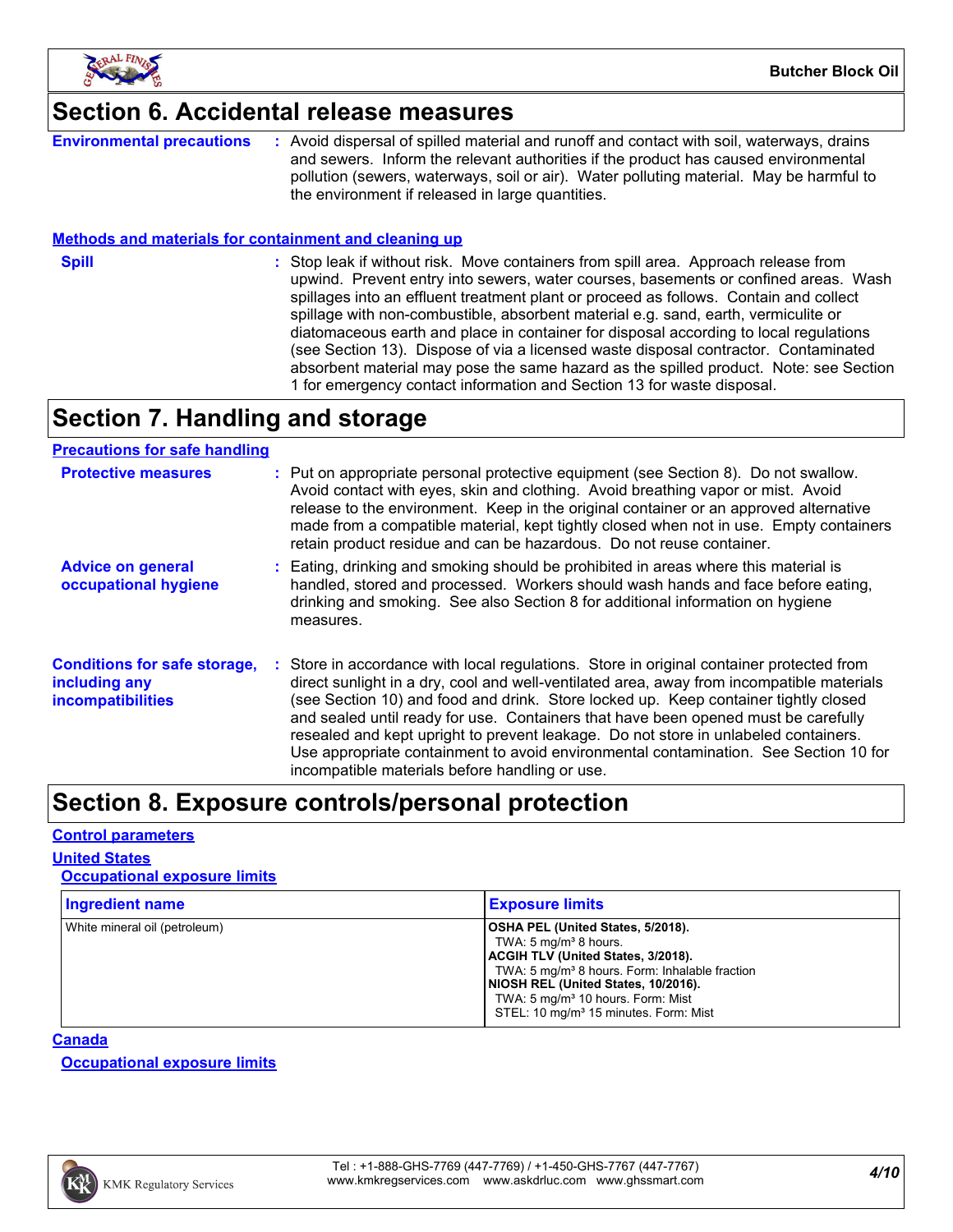

# **Section 8. Exposure controls/personal protection**

| <b>Ingredient name</b>                     | <b>Exposure limits</b>                                                                                                                                                                                                                                                                                                                                                                                                                                                                                                                                                                                               |
|--------------------------------------------|----------------------------------------------------------------------------------------------------------------------------------------------------------------------------------------------------------------------------------------------------------------------------------------------------------------------------------------------------------------------------------------------------------------------------------------------------------------------------------------------------------------------------------------------------------------------------------------------------------------------|
| White mineral oil (petroleum)              | CA British Columbia Provincial (Canada, 7/2018).<br>TWA: 1 $mg/m3$ 8 hours.<br>CA Alberta Provincial (Canada, 6/2018).<br>8 hrs OEL: 5 mg/m <sup>3</sup> 8 hours. Form: Mist<br>15 min OEL: 10 mg/m <sup>3</sup> 15 minutes. Form: Mist<br>CA Quebec Provincial (Canada, 1/2014).<br>TWAEV: 5 mg/m <sup>3</sup> 8 hours. Form: Mist<br>STEV: 10 mg/m <sup>3</sup> 15 minutes. Form: Mist                                                                                                                                                                                                                             |
| <b>Appropriate engineering</b><br>controls | Good general ventilation should be sufficient to control worker exposure to airborne<br>contaminants.                                                                                                                                                                                                                                                                                                                                                                                                                                                                                                                |
| <b>Environmental exposure</b><br>controls  | Emissions from ventilation or work process equipment should be checked to ensure<br>they comply with the requirements of environmental protection legislation.                                                                                                                                                                                                                                                                                                                                                                                                                                                       |
| <b>Individual protection measures</b>      |                                                                                                                                                                                                                                                                                                                                                                                                                                                                                                                                                                                                                      |
| <b>Hygiene measures</b>                    | Wash hands, forearms and face thoroughly after handling chemical products, before<br>eating, smoking and using the lavatory and at the end of the working period.<br>Appropriate techniques should be used to remove potentially contaminated clothing.<br>Wash contaminated clothing before reusing. Ensure that eyewash stations and safety<br>showers are close to the workstation location.                                                                                                                                                                                                                      |
| <b>Eye/face protection</b>                 | Safety eyewear complying with an approved standard should be used when a risk<br>assessment indicates this is necessary to avoid exposure to liquid splashes, mists,<br>gases or dusts. If contact is possible, the following protection should be worn, unless<br>the assessment indicates a higher degree of protection: safety glasses with side-shields.                                                                                                                                                                                                                                                         |
| <b>Skin protection</b>                     |                                                                                                                                                                                                                                                                                                                                                                                                                                                                                                                                                                                                                      |
| <b>Hand protection</b>                     | Chemical-resistant, impervious gloves complying with an approved standard should be<br>worn at all times when handling chemical products if a risk assessment indicates this is<br>necessary. Considering the parameters specified by the glove manufacturer, check<br>during use that the gloves are still retaining their protective properties. It should be<br>noted that the time to breakthrough for any glove material may be different for different<br>glove manufacturers. In the case of mixtures, consisting of several substances, the<br>protection time of the gloves cannot be accurately estimated. |
| <b>Body protection</b>                     | Personal protective equipment for the body should be selected based on the task being<br>t.<br>performed and the risks involved and should be approved by a specialist before<br>handling this product.                                                                                                                                                                                                                                                                                                                                                                                                              |
| <b>Other skin protection</b>               | : Appropriate footwear and any additional skin protection measures should be selected<br>based on the task being performed and the risks involved and should be approved by a<br>specialist before handling this product.                                                                                                                                                                                                                                                                                                                                                                                            |
| <b>Respiratory protection</b>              | Based on the hazard and potential for exposure, select a respirator that meets the<br>appropriate standard or certification. Respirators must be used according to a<br>respiratory protection program to ensure proper fitting, training, and other important<br>aspects of use.                                                                                                                                                                                                                                                                                                                                    |

# **Section 9. Physical and chemical properties**

| <b>Appearance</b>     |                                                                  |
|-----------------------|------------------------------------------------------------------|
| <b>Physical state</b> | $:$ Liquid.                                                      |
| <b>Color</b>          | : Colorless.                                                     |
| Odor                  | : Petroleum.                                                     |
| <b>Odor threshold</b> | : Not available.                                                 |
| рH                    | : Not applicable.                                                |
| <b>Melting point</b>  | : Pour point: -40 to -12 $^{\circ}$ C (-40 to 10.4 $^{\circ}$ F) |



*5/10* Tel : +1-888-GHS-7769 (447-7769) / +1-450-GHS-7767 (447-7767) www.kmkregservices.com www.askdrluc.com www.ghssmart.com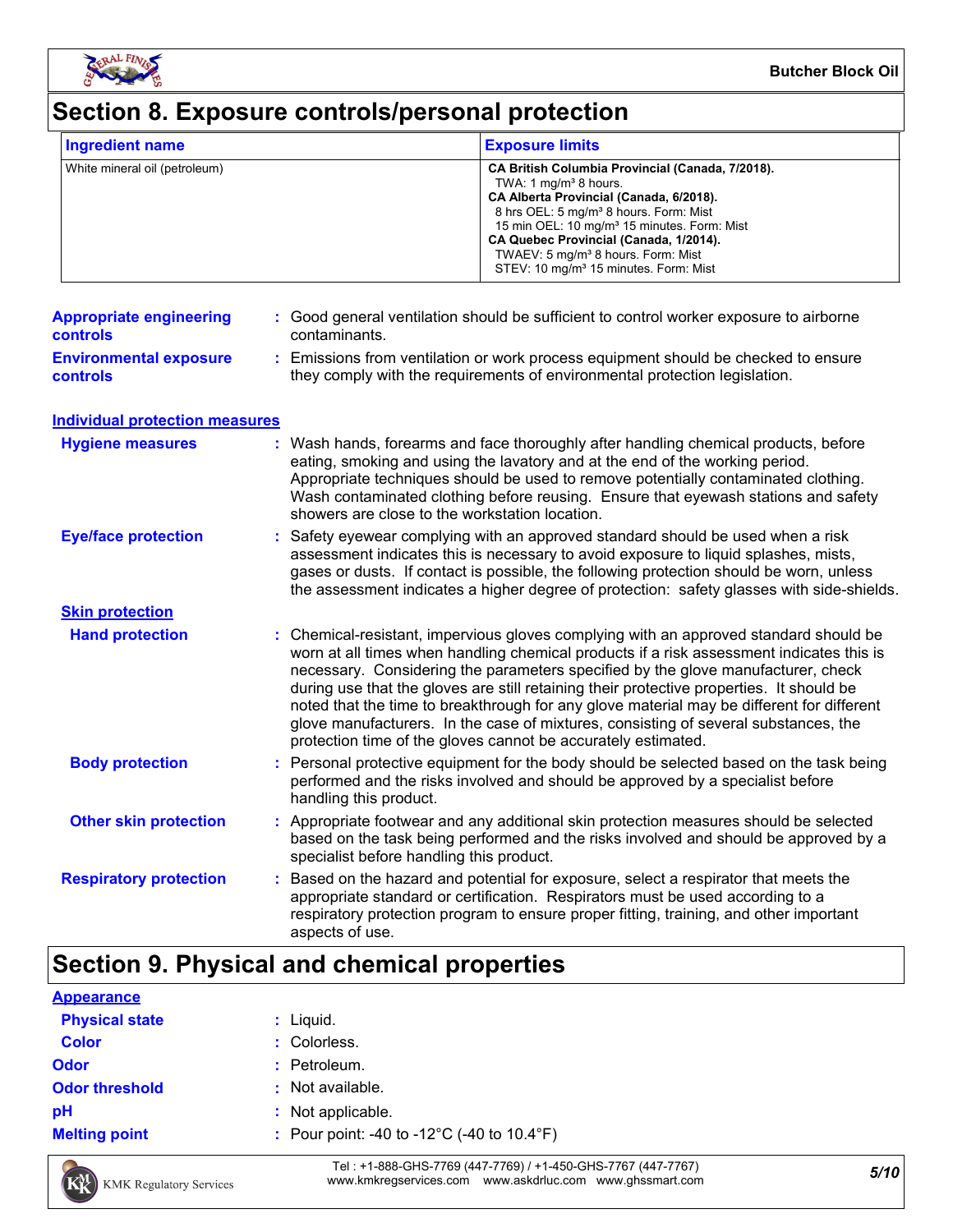

# **Section 9. Physical and chemical properties**

| <b>Boiling point</b>                              | : $>260^{\circ}$ C ( $>500^{\circ}$ F)                                   |
|---------------------------------------------------|--------------------------------------------------------------------------|
| <b>Flash point</b>                                | : Open cup: 155°C (311°F) [Cleveland.]                                   |
| <b>Evaporation rate</b>                           | : Not available.                                                         |
| <b>Flammability (solid, gas)</b>                  | : Not applicable.                                                        |
| Lower and upper explosive<br>(flammable) limits   | $:$ Not available.                                                       |
| <b>Vapor pressure</b>                             | $:$ <0.0013 kPa (<0.01 mm Hg) [room temperature]                         |
| <b>Vapor density</b>                              | : $>1$ [Air = 1]                                                         |
| <b>Relative density</b>                           | : 0.85 to 0.87 @ 15.6°C (60.1°F)                                         |
| <b>Solubility</b>                                 | : Soluble in hydrocarbon solvents, insoluble in water.                   |
| <b>Partition coefficient: n-</b><br>octanol/water | $:$ Not available.                                                       |
| <b>Auto-ignition temperature</b>                  | $:$ Not available.                                                       |
| <b>Decomposition temperature</b>                  | $:$ Not available.                                                       |
| <b>Viscosity</b>                                  | : Kinematic (40°C (104°F)): 0.09 to 0.2 cm <sup>2</sup> /s (9 to 20 cSt) |
| <b>VOC content</b>                                | $: 0 \%$ (w/w)                                                           |
| Flow time (ISO 2431)                              | : Not available.                                                         |

# **Section 10. Stability and reactivity**

| <b>Reactivity</b>                            | : No specific test data related to reactivity available for this product or its ingredients.                 |
|----------------------------------------------|--------------------------------------------------------------------------------------------------------------|
| <b>Chemical stability</b>                    | : The product is stable.                                                                                     |
| <b>Possibility of hazardous</b><br>reactions | : Under normal conditions of storage and use, hazardous reactions will not occur.                            |
| <b>Conditions to avoid</b>                   | : Extended exposure to high temperatures can cause decomposition. Avoid all possible<br>sources of ignition. |
| <b>Incompatible materials</b>                | : May react with strong acids or strong oxidizing agents, such as chlorates, nitrates,<br>peroxides, etc     |
| <b>Hazardous decomposition</b><br>products   | : Under normal conditions of storage and use, hazardous decomposition products should<br>not be produced.    |

# **Section 11. Toxicological information**

#### **Information on toxicological effects**

| <b>Acute toxicity</b>          |               |                |             |                 |
|--------------------------------|---------------|----------------|-------------|-----------------|
| <b>Product/ingredient name</b> | <b>Result</b> | <b>Species</b> | <b>Dose</b> | <b>Exposure</b> |
| White mineral oil (petroleum)  | LD50 Oral     | Rat            | >5000 mg/kg |                 |

#### **Irritation/Corrosion**

There is no data available.

#### **Sensitization**

There is no data available.

#### **Mutagenicity**

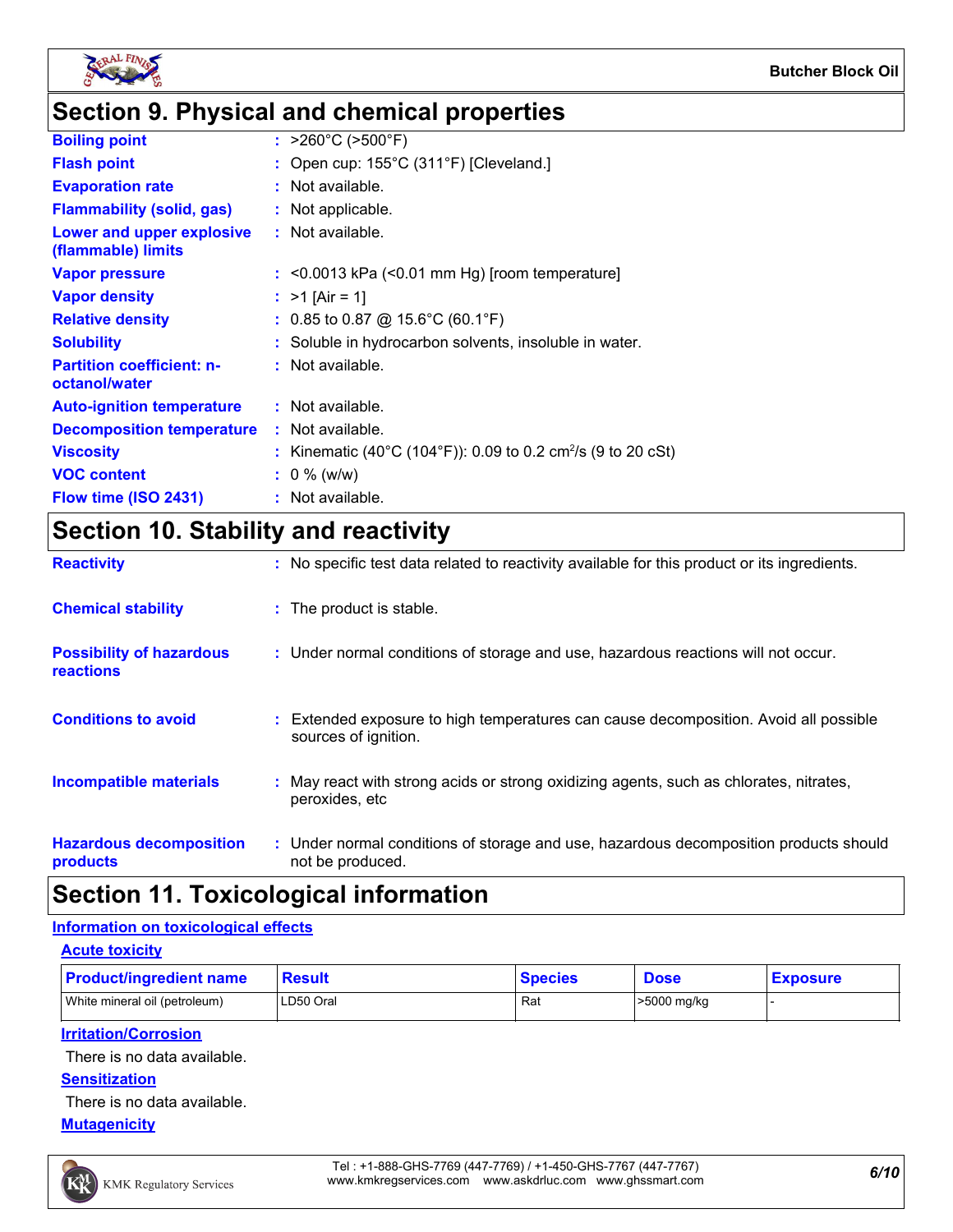

# **Section 11. Toxicological information**

| There is no data available.                             |                                                                                     |                                       |  |
|---------------------------------------------------------|-------------------------------------------------------------------------------------|---------------------------------------|--|
| <b>Carcinogenicity</b>                                  |                                                                                     |                                       |  |
| There is no data available.                             |                                                                                     |                                       |  |
| <b>Reproductive toxicity</b>                            |                                                                                     |                                       |  |
| There is no data available.                             |                                                                                     |                                       |  |
| <b>Teratogenicity</b>                                   |                                                                                     |                                       |  |
| There is no data available.                             |                                                                                     |                                       |  |
| <b>Specific target organ toxicity (single exposure)</b> |                                                                                     |                                       |  |
| There is no data available.                             |                                                                                     |                                       |  |
|                                                         | <b>Specific target organ toxicity (repeated exposure)</b>                           |                                       |  |
| There is no data available.                             |                                                                                     |                                       |  |
| <b>Aspiration hazard</b>                                |                                                                                     |                                       |  |
| <b>Name</b>                                             |                                                                                     | <b>Result</b>                         |  |
| White mineral oil (petroleum)                           |                                                                                     | <b>ASPIRATION HAZARD - Category 1</b> |  |
|                                                         |                                                                                     |                                       |  |
| <b>Information on the likely</b>                        | : Dermal contact. Eye contact. Inhalation. Ingestion.                               |                                       |  |
| routes of exposure                                      |                                                                                     |                                       |  |
| <b>Potential acute health effects</b>                   |                                                                                     |                                       |  |
| <b>Eye contact</b>                                      | : No known significant effects or critical hazards.                                 |                                       |  |
| <b>Inhalation</b>                                       | No known significant effects or critical hazards.                                   |                                       |  |
| <b>Skin contact</b>                                     | No known significant effects or critical hazards.                                   |                                       |  |
| <b>Ingestion</b>                                        | May be fatal if swallowed and enters airways.                                       |                                       |  |
|                                                         |                                                                                     |                                       |  |
|                                                         | <b>Symptoms related to the physical, chemical and toxicological characteristics</b> |                                       |  |
| <b>Eye contact</b>                                      | : No known significant effects or critical hazards.                                 |                                       |  |
| <b>Inhalation</b>                                       | No known significant effects or critical hazards.                                   |                                       |  |
| <b>Skin contact</b>                                     | No known significant effects or critical hazards.                                   |                                       |  |
| <b>Ingestion</b>                                        | : Adverse symptoms may include the following:                                       |                                       |  |

nausea or vomiting

|                                              | Delayed and immediate effects and also chronic effects from short and long term exposure |
|----------------------------------------------|------------------------------------------------------------------------------------------|
| <b>Short term exposure</b>                   |                                                                                          |
| <b>Potential immediate</b><br><b>effects</b> | : No known significant effects or critical hazards.                                      |
| <b>Potential delayed effects</b>             | : No known significant effects or critical hazards.                                      |
| Long term exposure                           |                                                                                          |
| <b>Potential immediate</b><br><b>effects</b> | : No known significant effects or critical hazards.                                      |
| <b>Potential delayed effects</b>             | : No known significant effects or critical hazards.                                      |
| <b>Potential chronic health effects</b>      |                                                                                          |
| General                                      | : No known significant effects or critical hazards.                                      |
| <b>Carcinogenicity</b>                       | : No known significant effects or critical hazards.                                      |
| <b>Mutagenicity</b>                          | : No known significant effects or critical hazards.                                      |
| <b>Teratogenicity</b>                        | : No known significant effects or critical hazards.                                      |
| <b>Developmental effects</b>                 | : No known significant effects or critical hazards.                                      |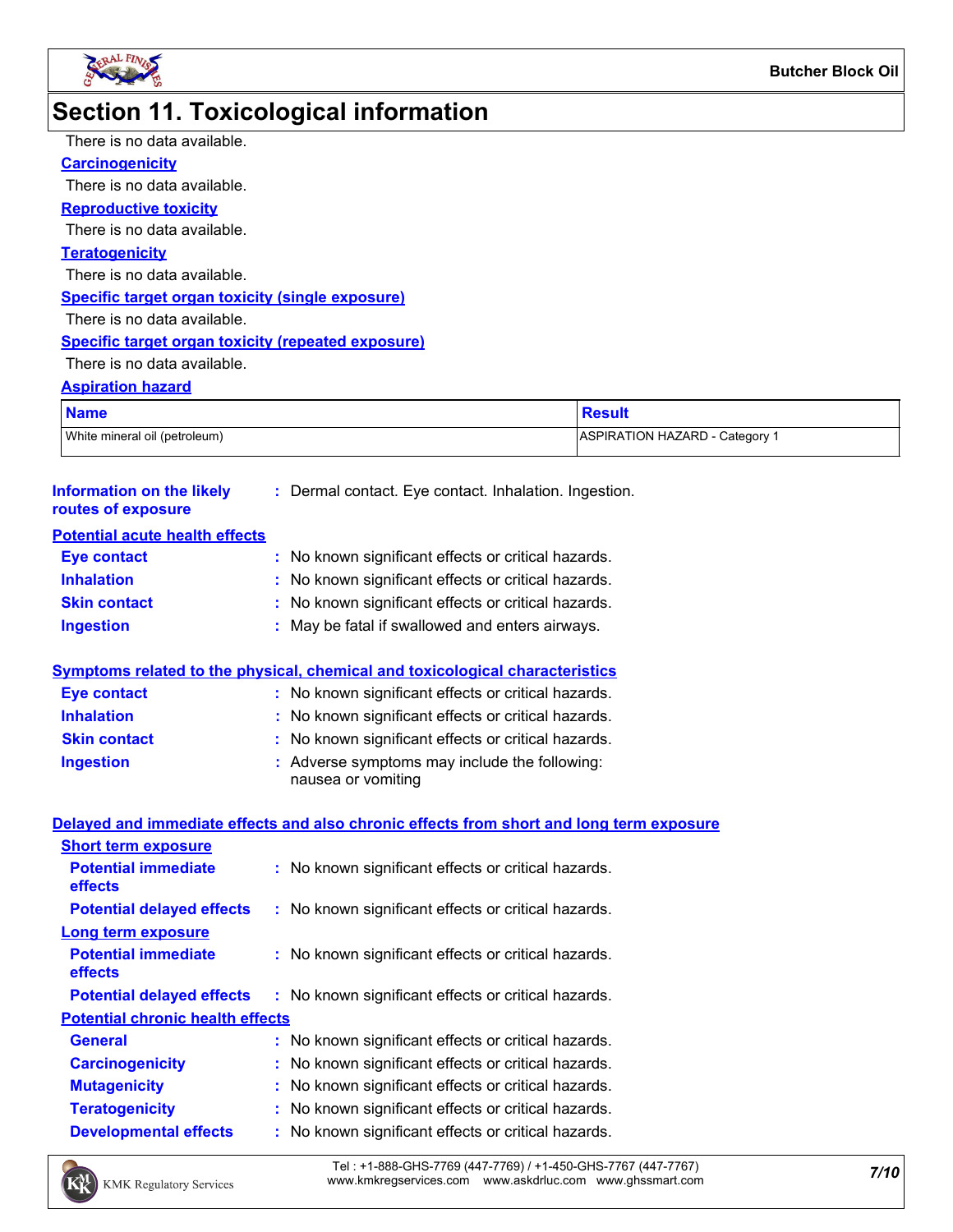

# **Section 11. Toxicological information**

**Fertility effects** : No known significant effects or critical hazards.

#### **Numerical measures of toxicity**

#### **Acute toxicity estimates**

There is no data available.

# **Section 12. Ecological information**

#### **Toxicity**

There is no data available.

#### **Persistence and degradability**

There is no data available.

#### **Bioaccumulative potential**

| <b>Product/ingredient name</b> | $\mathsf{LogP}_\mathsf{ow}$ | <b>BCF</b> | <b>Potential</b> |
|--------------------------------|-----------------------------|------------|------------------|
| White mineral oil (petroleum)  | >6                          |            | high             |

#### **Mobility in soil**

**Soil/water partition coefficient (KOC)**

**:** Not available.

#### **Other adverse effects** : No known significant effects or critical hazards.

### **Section 13. Disposal considerations**

| <b>Disposal methods</b> | : The generation of waste should be avoided or minimized wherever possible. Disposal<br>of this product, solutions and any by-products should comply with the requirements of<br>environmental protection and waste disposal legislation and any regional local authority<br>requirements. Dispose of surplus and non-recyclable products via a licensed waste<br>disposal contractor. Waste should not be disposed of untreated to the sewer unless<br>fully compliant with the requirements of all authorities with jurisdiction. Waste packaging<br>should be recycled. Incineration or landfill should only be considered when recycling is<br>not feasible. This material and its container must be disposed of in a safe way. Care<br>should be taken when handling empty containers that have not been cleaned or rinsed<br>out. Empty containers or liners may retain some product residues. Avoid dispersal of |
|-------------------------|-------------------------------------------------------------------------------------------------------------------------------------------------------------------------------------------------------------------------------------------------------------------------------------------------------------------------------------------------------------------------------------------------------------------------------------------------------------------------------------------------------------------------------------------------------------------------------------------------------------------------------------------------------------------------------------------------------------------------------------------------------------------------------------------------------------------------------------------------------------------------------------------------------------------------|
|                         | spilled material and runoff and contact with soil, waterways, drains and sewers.                                                                                                                                                                                                                                                                                                                                                                                                                                                                                                                                                                                                                                                                                                                                                                                                                                        |

# **Section 14. Transport information**

|                                      | <b>DOT Classification</b> | <b>TDG Classification</b> | <b>IMDG</b>    | <b>IATA</b>    |
|--------------------------------------|---------------------------|---------------------------|----------------|----------------|
| <b>UN number</b>                     | Not regulated.            | Not regulated.            | Not regulated. | Not regulated. |
| <b>UN proper</b><br>shipping name    |                           |                           |                |                |
| <b>Transport</b><br>hazard class(es) |                           |                           |                |                |

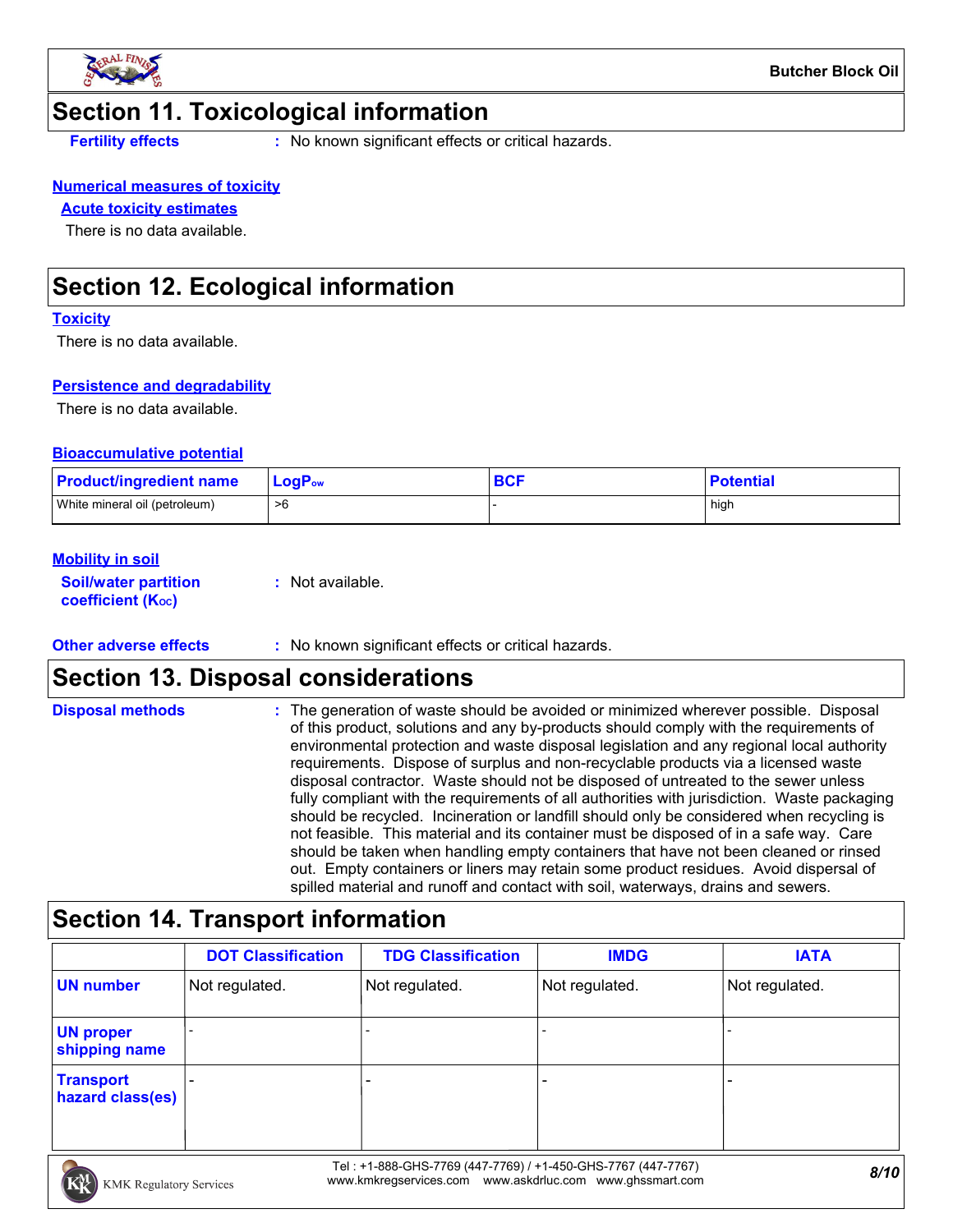

## **Section 14. Transport information**

| <b>Packing group</b>            | $\sim$           |      |     |      |
|---------------------------------|------------------|------|-----|------|
| <b>Environmental</b><br>hazards | <sup>1</sup> No. | 'No. | No. | ⊥No. |

**AERG :** Not applicable.

**Special precautions for user Transport within user's premises:** always transport in closed containers that are **:** upright and secure. Ensure that persons transporting the product know what to do in the event of an accident or spillage.

# **Section 15. Regulatory information**

| <b>U.S. Federal regulations</b>                                                   | : United States inventory (TSCA 8b): All components are listed or exempted. |
|-----------------------------------------------------------------------------------|-----------------------------------------------------------------------------|
| <b>Clean Air Act Section 112</b><br>(b) Hazardous Air<br><b>Pollutants (HAPS)</b> | : Not listed                                                                |
| <b>Clean Air Act Section 602</b><br><b>Class I Substances</b>                     | : Not listed                                                                |
| <b>Clean Air Act Section 602</b><br><b>Class II Substances</b>                    | : Not listed                                                                |
| <b>DEA List I Chemicals</b><br>(Precursor Chemicals)                              | : Not listed                                                                |
| <b>DEA List II Chemicals</b><br><b>(Essential Chemicals)</b>                      | : Not listed                                                                |
| <b>SARA 302/304</b><br>No products were found.                                    |                                                                             |
| <b>SARA 304 RQ</b>                                                                | : Not applicable.                                                           |
| <b>SARA 311/312</b>                                                               |                                                                             |
| <b>Classification</b>                                                             | : ASPIRATION HAZARD - Category 1                                            |
| <b>Composition/information on ingredients</b>                                     |                                                                             |
| <b>Name</b>                                                                       | <b>Classification</b>                                                       |
| White mineral oil (petroleum)                                                     | <b>ASPIRATION HAZARD - Category 1</b>                                       |
| <b>SARA 313</b>                                                                   |                                                                             |

There is no data available.

| <b>State regulations</b>   |                                                                      |
|----------------------------|----------------------------------------------------------------------|
| <b>Massachusetts</b>       | : The following components are listed: White mineral oil (petroleum) |
| <b>New York</b>            | : None of the components are listed.                                 |
| <b>New Jersey</b>          | : None of the components are listed.                                 |
| <b>Pennsylvania</b>        | : None of the components are listed.                                 |
| <b>California Prop. 65</b> |                                                                      |

This product does not require a Safe Harbor warning under California Prop. 65.

### **Canada**

**Canadian lists**

**Canadian NPRI :** The following components are listed: White mineral oil (petroleum)

*9/10* Tel : +1-888-GHS-7769 (447-7769) / +1-450-GHS-7767 (447-7767) www.kmkregservices.com www.askdrluc.com www.ghssmart.com